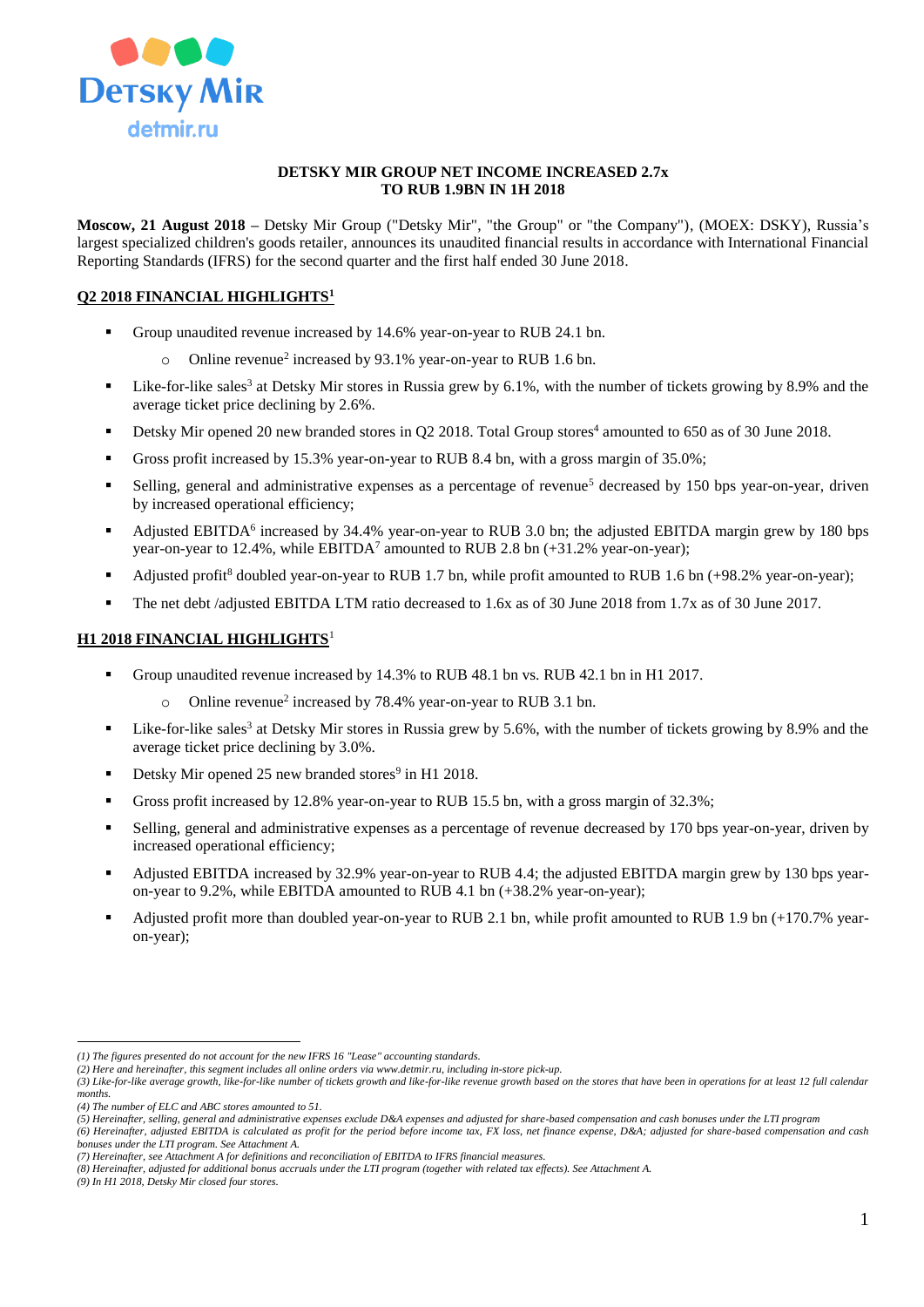### **Vladimir Chirakhov, PJSC Detsky Mir Chief Executive Officer, said:**

*"In H1 2018, Detsky Mir remained the undisputed leader in the Russian children's goods market. Despite a challenging macroeconomic and demographic environment, the Company demonstrated strong results in all business segments.* 

*"While growth of the children's goods market has slowed, we were able to increase our consolidated unaudited revenue in H1 2018 by 14.3% to RUB 48.1bn thanks to implementation of our strategy of offering the best prices and a wide product mix. Importantly, like-for-like sale growth was achieved across all product categories. Total LFL sales in H1 2018 grew by 5.6%. The Company continued investing in consumer traffic, which in H1 2018 increased by 8.9%.*

*"Detsky Mir also bolstered its position in the online segment, with the online revenue surging by 78.4% in H1. Thanks to the expansive footprint of our retail chain, we are able to offer customers a convenient and cost-effective way to receive their online orders: in-person pick-up at any retail store within an hour.* 

*"Strong operational efficiency remains Detsky Mir's key competitive advantage over other market participants. Optimized operating expenses make it possible for the Company to offer customers the best prices while maintaining high profit margins. The Company's strong market position and attractive store concept allow it to negotiate the most advantageous lease terms with landlords. Ongoing improvement of business processes supports increased labor productivity. In H1 2018, we reduced our SG&A expenses (net of management bonuses) as a share of revenue by 170 basis points year-on-year. As a result, EBITDA grew by 38.2%.* 

*"The Company continues to generate strong cash flow thanks to low capital needs and efficient optimization of debt capital. Therefore, net income grew by more than 2.5 times in H1, while returns on invested capital totaled 64%.* 

*"At the end of June 2018, Detsky Mir paid final dividends for 2017 in the amount of RUB 2.9bn, which corresponds to a dividend yield of 7.2%. Management plans to maintain high dividend payouts to shareholders.*

*"In H2 2018, Detsky Mir will continue implementation of its regional expansion program and will open its first stores in the Russian Far East as well as new cities in the Republic of Kazakhstan. We expect to open at least 100 new stores in 2018. As was previously announced, the Company has made a strategic decision to launch the first Detsky Mir store in Belarus in 2019."*

### **KEY FINANCIAL & OPERATING HIGHLIGHTS**

### **Key Operating Highlights**

 $\overline{a}$ 

|                             | Q <sub>2</sub> 2018 | Q2 2017 | Change |
|-----------------------------|---------------------|---------|--------|
| <b>Number of stores</b>     | 625                 | 529     | 22.9%  |
| Detsky Mir                  | 599                 | 489     | 22.5%  |
| ELC <sub>1</sub>            | 51                  | 40      | 27.5%  |
| Selling space ('000, sq.m.) | 704                 | 606     | 16.2%  |

| Like-for-Like                                    | Q <sub>2</sub> 2018 | O <sub>2</sub> 2017 | <i>Change</i> | H <sub>1</sub> 2018 | H <sub>1</sub> 2017 | <i>Change</i> |
|--------------------------------------------------|---------------------|---------------------|---------------|---------------------|---------------------|---------------|
| Like-for-Like revenue growth $10^{-1}$           | $6.1\%$             | $4.8\%$             | $1.3$ p.p.    | $5.6\%$             | $7.9\%$             | (2.3 p.p.)    |
| Like-for-Like number of tickets<br>$growth^{10}$ | 8.9%                | 10.7%               | (1.8 p.p.)    | 8.9%                | 12.0%               | (3.1 p.p.)    |
| Like-for-Like average ticket<br>$growth^{10}$    | $-2.6%$             | $-5.4\%$            | 2.8 p.p.      | $-3.0\%$            | $-3.7\%$            | 0.7 p.p.      |

*<sup>(10)</sup> Like-for-like average growth, like-for-like number of tickets growth and like-for-like revenue growth based on the stores in operation for at least 12 full calendar months.*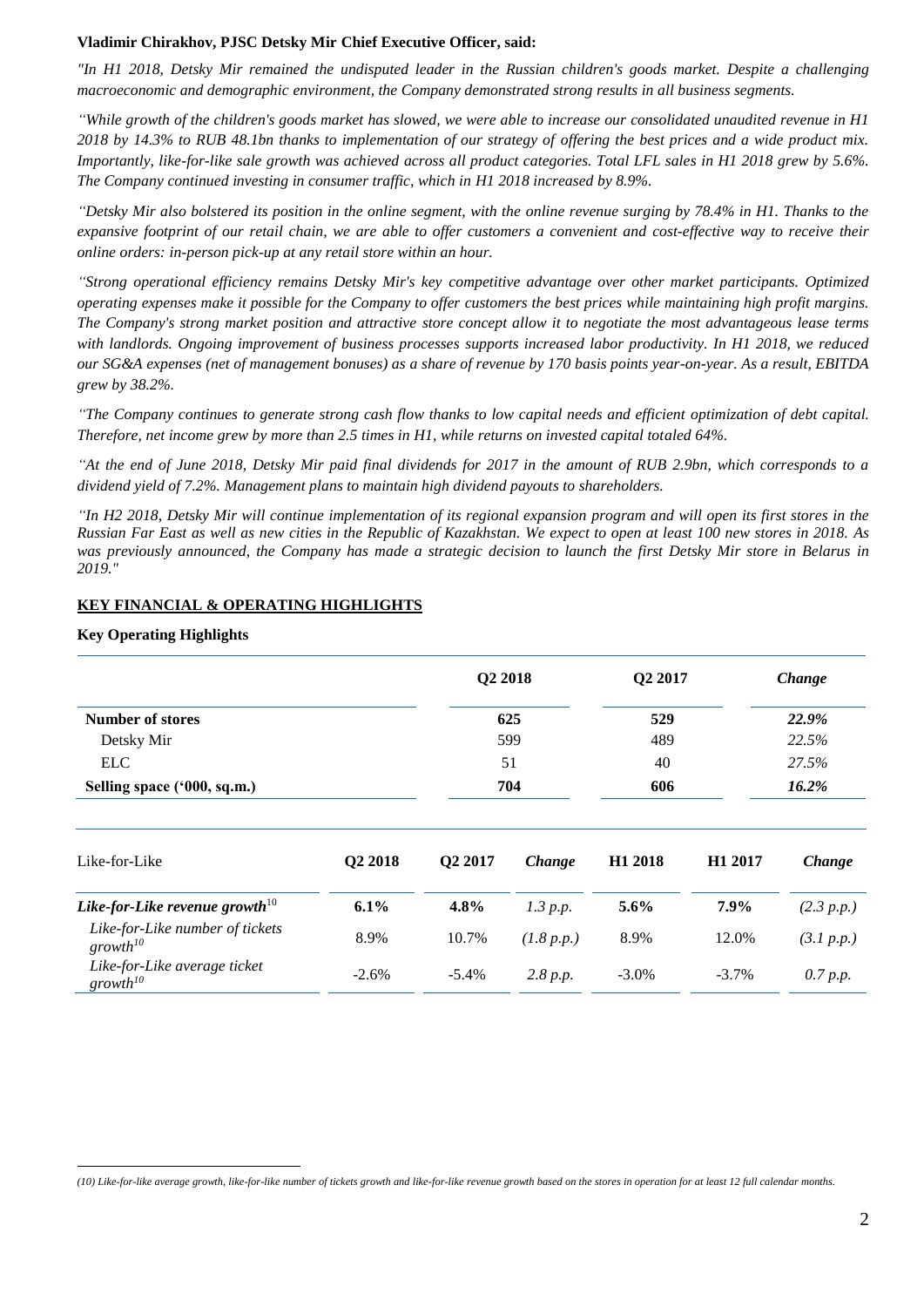# **Key Financial Highlights<sup>11</sup>**

|                                     | <b>IAS 17</b> |           | <b>IFRS 16</b> |           |  |
|-------------------------------------|---------------|-----------|----------------|-----------|--|
| <b>Russian Ruble (RUB), million</b> | Q2 2018       | Q2 2017   | Change         | Q2 2018   |  |
| <b>Revenue</b>                      | 24,096        | 21,035    | 14.6%          | 24,096    |  |
| Online store                        | 1,593         | 825       | 93.1%          | 1,593     |  |
| <b>Gross profit</b>                 | 8,430         | 7,308     | 15.3%          | 8,430     |  |
| Gross profit margin,%               | 35.0%         | 34.7%     | 0.2 p.p.       | 35.0%     |  |
| SG&A                                | (5, 444)      | (5,067)   | 7.4%           | (3, 432)  |  |
| % of revenue                        | $-22.6%$      | $-24.1\%$ | (1.5 p.p.)     | $-14.2\%$ |  |
| Other operating expenses            | (9)           | (22)      | $-59.6%$       | (4)       |  |
| <b>EBITDA</b>                       | 2,834         | 2,160     | 31.2%          | 4,846     |  |
| EBITDA margin, %                    | 11.8%         | 10.3%     | $1.5$ p.p.     | 20.1%     |  |
| <b>Adjusted EBITDA</b>              | 2,982         | 2,219     | 34.4%          | 4,994     |  |
| Adjusted EBITDA margin, %           | 12.4%         | 10.5%     | 1.8 p.p.       | 20.7%     |  |
| Profit for the period               | 1,574         | 794       | 98.2%          | 799       |  |
| Profit margin, %                    | 6.5%          | 3.8%      | 2.8 p.p.       | 3.3%      |  |
| Adjusted profit for the period      | 1,692         | 841       | 101.1%         | 917       |  |
| Adjusted profit margin, %           | 7.0%          | $4.0\%$   | 3.0 p.p.       | 3.8%      |  |
| Net debt                            | 18,901        | 15,148    |                | 18,901    |  |
| <b>Capital Lease Obligation</b>     |               |           |                | 32,732    |  |
| Net debt / EBITDA                   | 1.7           | 1.7       |                | 1.7       |  |
| Net Debt / adjusted EBITDA          | 1.6           | 1.7       |                | 1.6       |  |

|                                     | <b>IAS 17</b> |           | <b>IFRS 16</b> |           |
|-------------------------------------|---------------|-----------|----------------|-----------|
| <b>Russian Ruble (RUB), million</b> | H1 2018       | H1 2017   | Change         | H1 2018   |
| <b>Revenue</b>                      | 48,116        | 42,096    | 14.3%          | 48,116    |
| Online store                        | 3,077         | 1,725     | 78.4%          | 3,077     |
| Gross profit                        | 15,536        | 13,771    | 12,8%          | 15,536    |
| Gross profit margin,%               | 32.3%         | 32.7%     | $-0.4%$        | 32.3%     |
| SG&A                                | (11, 100)     | (10, 413) | 6.6%           | (7,040)   |
| % of revenue                        | $-23.1\%$     | $-24.7%$  | (1.7 p.p.)     | $-14.6\%$ |
| Other operating expenses            | (13)          | (30)      | $-57.8%$       | (13)      |
| <b>EBITDA</b>                       | 4,128         | 2,987     | 38.2%          | 8,188     |
| EBITDA margin, %                    | 8.6%          | 7.1%      | $1.5$ p.p.     | 17.0%     |
| <b>Adjusted EBITDA</b>              | 4,423         | 3,328     | 32.9%          | 8,482     |
| Adjusted EBITDA margin, %           | 9.2%          | 7.9%      | 1.3 p.p.       | 17.6%     |
| Profit for the period               | 1,909         | 705       | 170.7%         | 1,031     |
| Profit margin, %                    | 4.0%          | 1.7%      | 2.3 p.p.       | 2.1%      |
| Adjusted profit for the period      | 2,145         | 978       | 119.3%         | 1,267     |
| Adjusted profit margin, %           | 4.5%          | 2.3%      | 2.1 p.p.       | 2.6%      |
| Net debt                            | 18,901        | 15,148    |                | 18,901    |
| <b>Capital Lease Obligation</b>     |               |           |                | 32,732    |
| Net debt / EBITDA                   | 1.7           | 1.7       |                | 1.7       |
| Net Debt / adjusted EBITDA          | 1.6           | 1.7       |                | 1.6       |

Additional information is available on the Company's corporate website, www.corp.detmir.ru.

 $\overline{a}$ 

*<sup>(11)</sup> Although the Company has applied IFRS 16 "Lease" as of January 1, 2018, the comparison of key financial indicators of unaudited financial statements is provided without reference to the application of IFRS 16. In the transition to the new standard, the comparative figures were not reconciled for 2017.*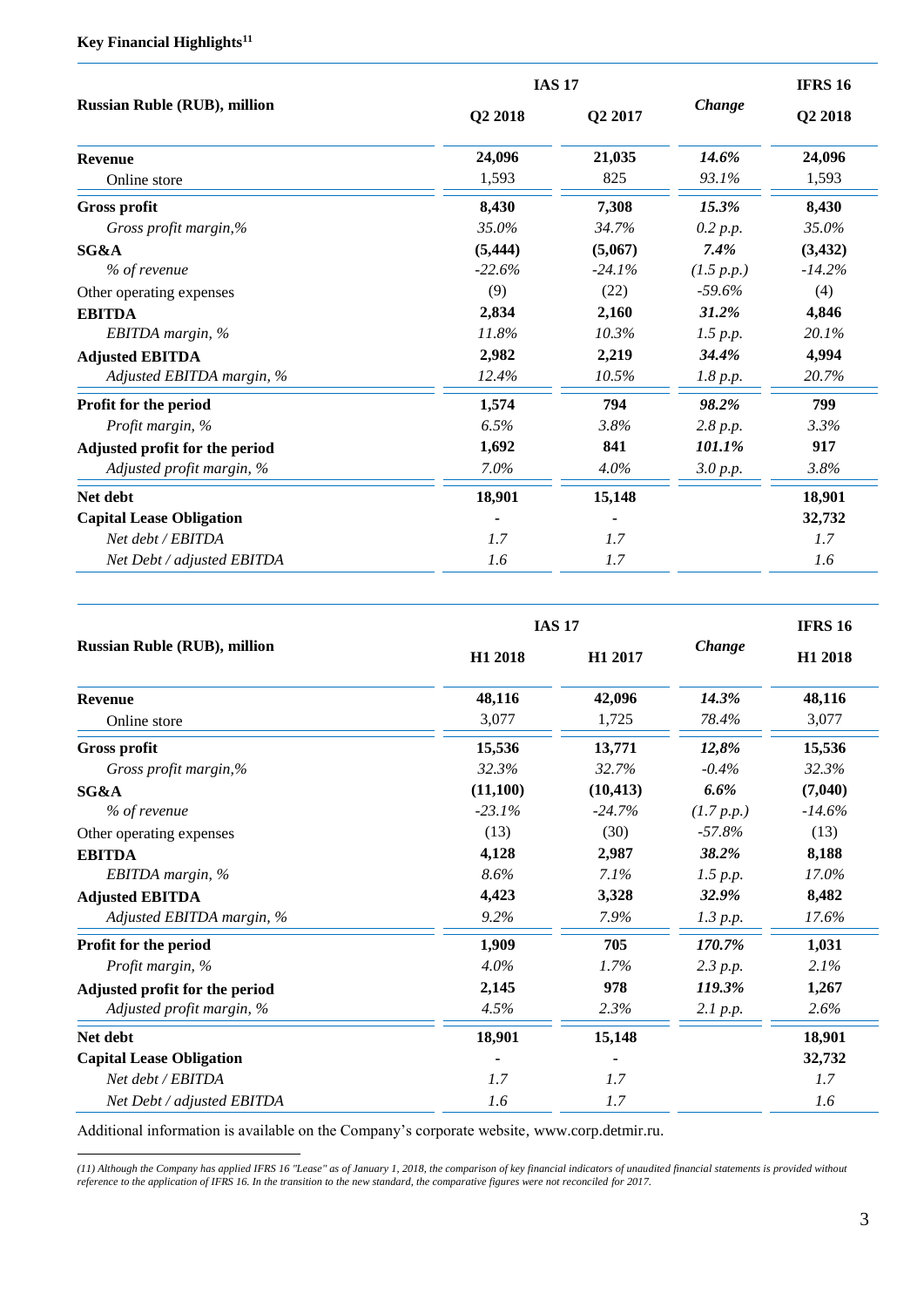### **Conference Call Information**

Detsky Mir's management will host a conference call today at 16:00 (Moscow time) / 14:00 (London time) / 9:00 (New York time) to discuss the Company's H1 2018 Unaudited IFRS Financial Results.

The dial-in numbers for the conference call are:

#### **Russia**

+7495 646 93 15 8 800 500 98 63 (toll-free)

### **UK**

+44 207 194 37 59 0800 376 61 83 (toll-free)

### **USA**

+1 646 722 49 16 8442 860 643 (toll-free)

#### **PIN**

22 20 27 94#

The conference call title: "Detsky Mir Group – H1 2018 Unaudited IFRS Financial Results".

### **For additional information:**

| Nadezhda Kiseleva                   |
|-------------------------------------|
| <b>Head of Public Relations</b>     |
| Office: +7-495-781-08-08, ext. 2041 |
| Cell: $+7-985-992-78-57$            |
| nkiseleva@detmir.ru                 |

**Sergey Levitskiy** Head of Investor Relations Office: +7-495-781-08-08 ext. 2315 Cell: +7-903-971-43-65 slevitskiy@detmir.ru

**Detsky Mir Group** (MOEX: DSKY) is Russia's largest specialized children's goods retailer. The company operates a network of 650 stores, including 599 Detsky Mir stores in Russia and Kazakhstan located in 225 cities, as well as 51 ELC (Early Learning Centre) and ABC stores in Russia. The total selling space as of 30 June 2018 was approximately 704,000 square meters.

In accordance with the audited Financial Statements under IFRS for FY 2017, Group revenue amounted to RUB 97.0 bn., adjusted EBITDA totaled RUB 10.7 bn and adjusted profit amounted to RUB 5.5 bn..

Detsky Mir Group's shareholder structure as of the date of this announcement is as follows: PJSC Sistema<sup>12</sup> - 52.10%, Russia-China Investment Fund (RCIF)<sup>13</sup> - 14.03%, other shareholders owning less than 5% of the shares - 33.87%.

Learn more at www.detmir.ru, corp.detmir.ru and elc-russia.ru.

### **Disclaimer**

 $\overline{a}$ 

Some of the information in these materials may contain projections or other forward-looking statements regarding future events or the future financial performance of Detsky Mir. You can identify forward looking statements by terms such as "expect", "believe", "anticipate", "estimate", "intend", "will", "could," "may" or "might" the negative of such terms or other similar expressions. Detsky Mir wishes to caution you that these statements are only predictions and that actual events or results may differ materially. Detsky Mir does not intend to update these statements to reflect events and circumstances occurring after the date hereof or to reflect the occurrence of unanticipated events. Many factors could cause the actual results to differ materially from those contained in projections or forward-looking statements of Detsky Mir, including, among others, general economic conditions, the competitive environment, risks associated with operating in the Russian Federation, rapid technological and market change in the industries Detsky Mir operates in, as well as many other risks specifically related to Detsky Mir and its operations.

*<sup>(8)</sup> Sistema PJSFC is a publicly-traded diversified Russian holding company serving over 150 million customers in the sectors of telecommunications, children's goods retail, paper and packaging, healthcare services, agriculture, high technology, banking, real estate, pharmaceuticals and hospitality. (9) RCIF is an equity fund established by the Russian Direct Investment Fund (RDIF) and China Investment Corporation (CIC), hold its stake in* 

*PJSC Detsky Mir through its funds: FLOETTE HOLDINGS LIMITED and EXARZO HOLDINGS LIMITED.*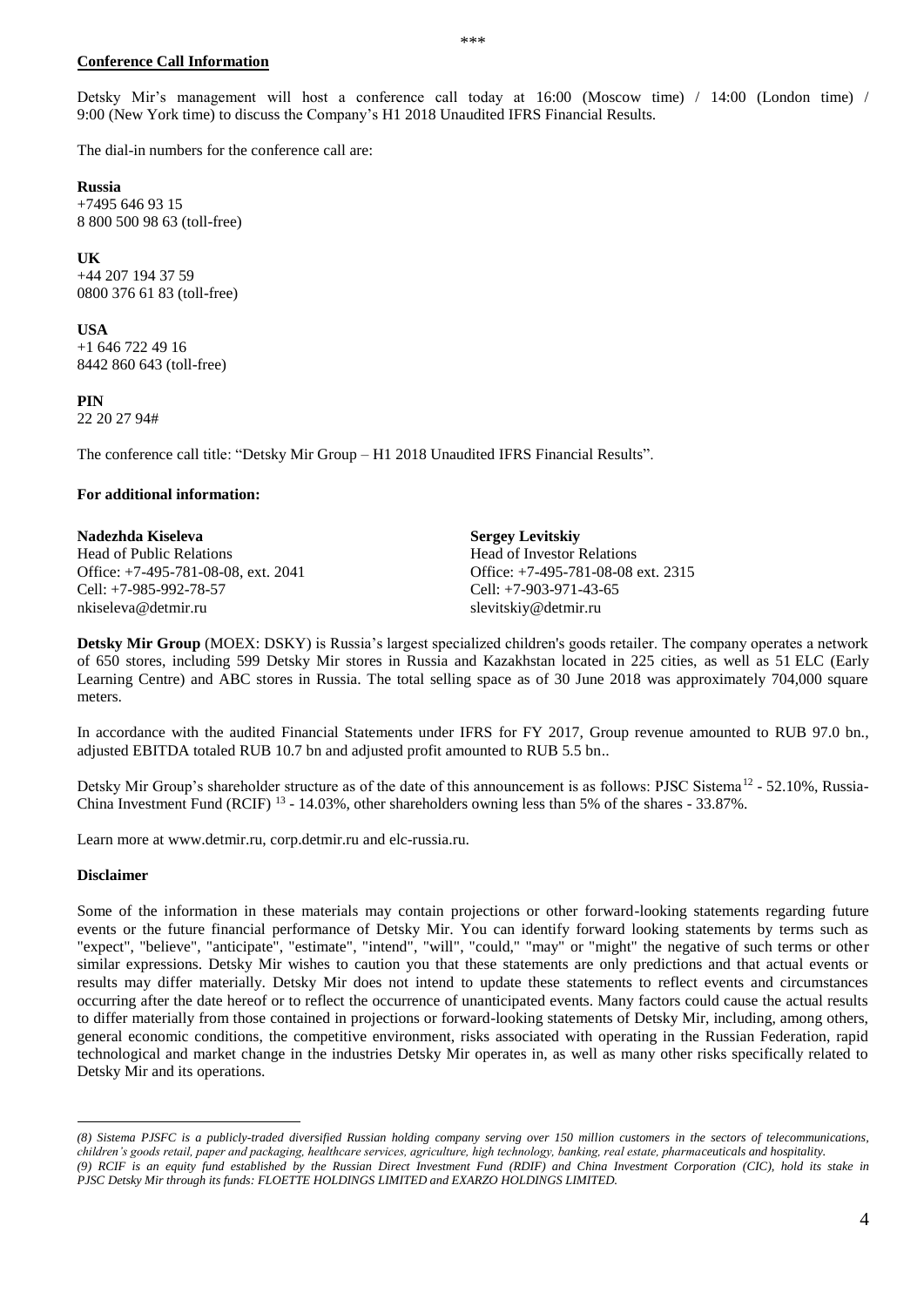# **Attachment A**

*EBITDA* is calculated as profit for the period before income tax expense, foreign exchange loss, finance expense, finance income, depreciation and amortisation, as well as profit from taking control in the subsidiary. *EBITDA margin* is calculated as *EBITDA* for a given period divided by revenue for the same period expressed as a percentage. Our *EBITDA* may not be similar to *EBITDA* measures of other companies; is not a measurement under accounting principles generally accepted under IFRS and should be considered in addition to, but not as a substitute for, the information contained in our consolidated statement of profit and loss. We believe that *EBITDA* provides useful information to investors because it is an indicator of the strength and performance of our ongoing business operations, including our ability to fund discretionary spending such as capital expenditures, acquisitions of businesses and other investments and our ability to incur and service debt. While depreciation and amortization are considered operating costs under IFRS, these expenses primarily represent the non-cash current period allocation of costs associated with long-lived assets acquired or constructed in prior periods. *EBITDA* is commonly used as one of the bases for investors and analysts to evaluate and compare the periodic and future operating performance and value of companies.

*Adjusted EBITDA and Adjusted profit for the period* are used to evaluate the financial performance of the Group. This represents an underlying financial measure adjusted for one-off gains and losses. We believe that adjusted measures provide investors with additional useful information to measure our underlying financial performance, particularly from period to period, because these measures are exclusive of certain one-off gains and losses.

*EBITDA* and *Adjusted EBITDA of the second quarter* can be reconciled to our consolidated statements of profit and loss as follows:

|                                                                     | <b>IAS 17</b> | <b>IFRS 16</b> |         |
|---------------------------------------------------------------------|---------------|----------------|---------|
| <b>RUB</b> mln                                                      | Q2 2018       | Q2 2017        | Q2 2018 |
| Profit for the period                                               | 1574          | 794            | 799     |
| Add / (deduct):                                                     |               |                |         |
| Finance income                                                      | (0)           | (5)            | (0)     |
| Finance expense                                                     | 457           | 512            | 1,526   |
| Profit from taking control in the subsidiary                        | -             | -              | -       |
| Foreign exchange loss                                               | (130)         | 99             | (130)   |
| Income tax expense                                                  | 413           | 312            | 219     |
| Depreciation and amortisation                                       | 521           | 447            | 2,432   |
| <b>EBITDA</b>                                                       | 2834          | 2 160          | 4,846   |
| Reverse effect of:                                                  |               |                |         |
| Additional bonus accruals under the LTI program $\setminus$ (Income |               |                |         |
| received from partial termination of employees' right to receive    | 148           | 59             | 148     |
| shares under the LTI program)                                       |               |                |         |
| <b>Adjusted EBITDA</b>                                              | 2982          | 2 2 1 9        | 4,994   |

*Adjusted profit for the period of the second quarter* can be reconciled to our consolidated statements of profit and loss as follows:

|                                                                                                                                                                                                   | <b>IAS 17</b> | <b>IFRS 16</b>      |                     |
|---------------------------------------------------------------------------------------------------------------------------------------------------------------------------------------------------|---------------|---------------------|---------------------|
| <b>RUB</b> mln                                                                                                                                                                                    | Q2 2018       | O <sub>2</sub> 2017 | Q <sub>2</sub> 2018 |
| Profit for the period                                                                                                                                                                             | 1 5 7 4       | 794                 | 799                 |
| Reverse effect of:                                                                                                                                                                                |               |                     |                     |
| Additional bonus accruals under the LTI program $\setminus$ (Income<br>received from partial termination of employees' right to receive<br>shares under the LTI program) with related tax effects | 118           | 47                  | 118                 |
| Adjusted profit for the period                                                                                                                                                                    | 1 692         | 841                 | 917                 |